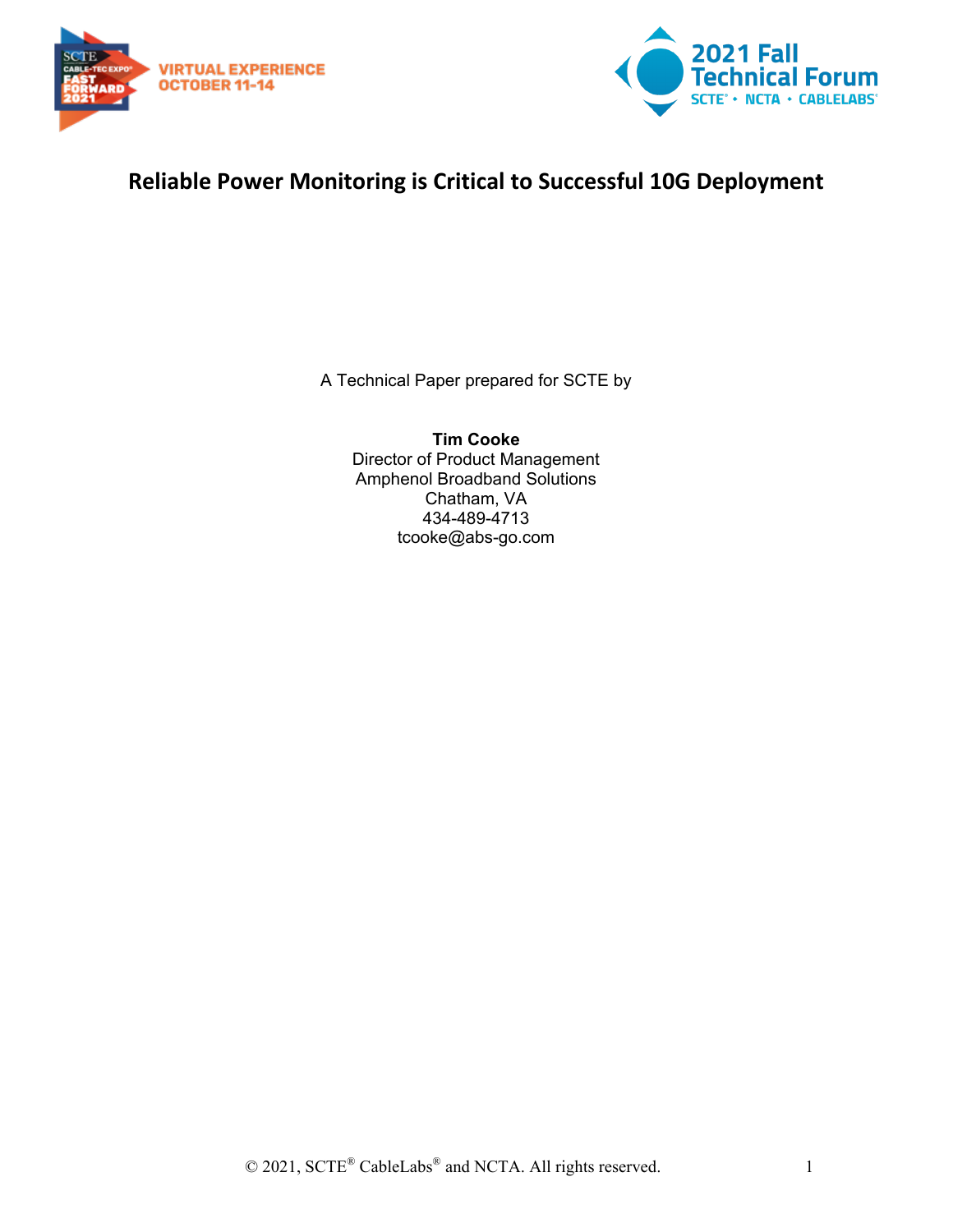

**Title** 



## **Table of Contents**

#### Page Number

## **List of Figures**

| Title | <b>Page Number</b> |
|-------|--------------------|
|       |                    |
|       |                    |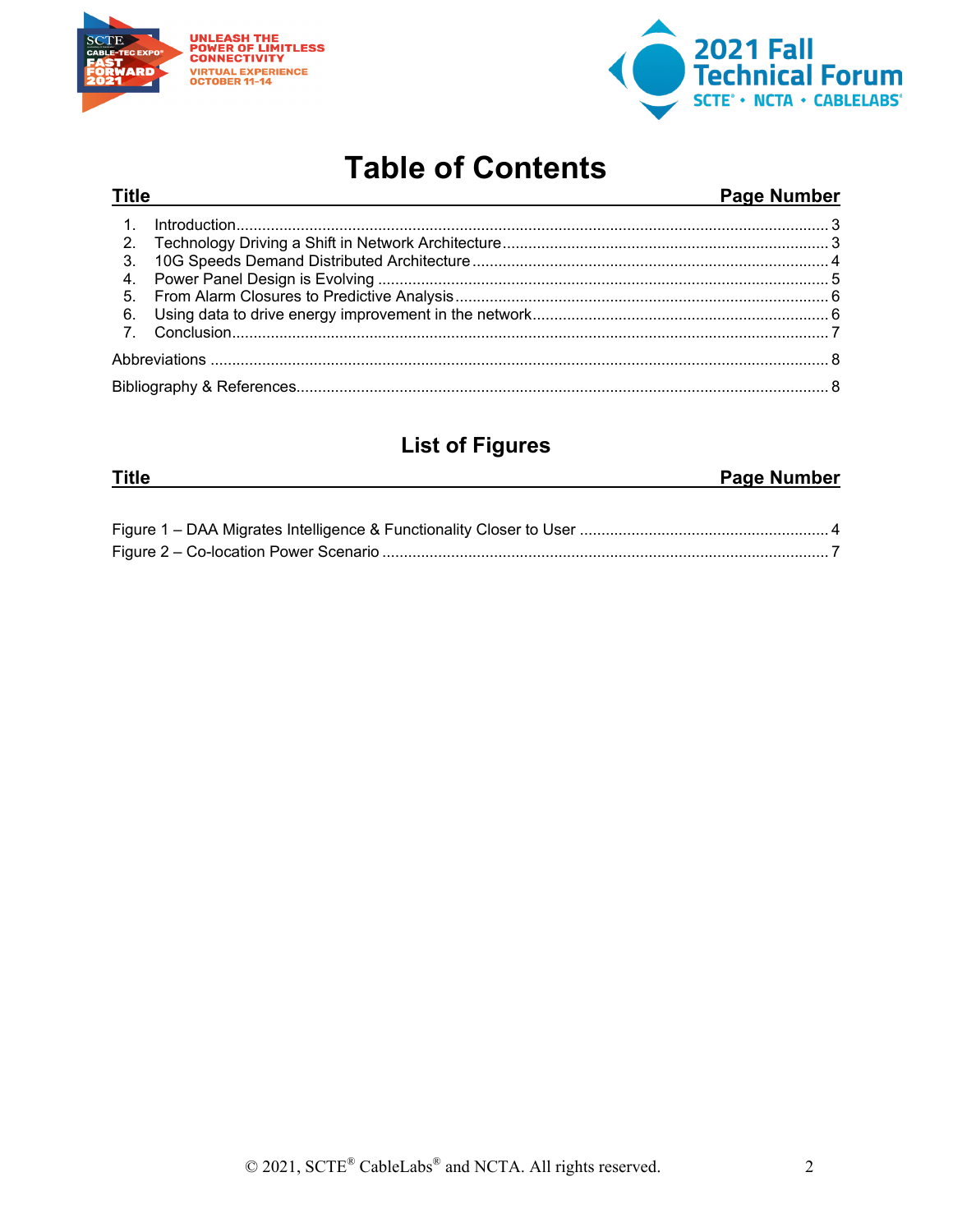



## <span id="page-2-0"></span>**1. Introduction**

As network speeds increase, and their elements move ever closer to end users, the need for good, reliable and steady power has never been greater. With the changing architectures of networks – copper, fiber, wireless, small cells, etc. it is equally important that power solutions be scalable and intelligent.

It is important, therefore, that modern power solutions provide usable data that not only tracks their own health, but also can collect and transmit information that allows an operations team to make better informed decisions on how to best manage the entire network. Voltage, amperage and temperature monitoring, for example, can provide actionable insight in the following ways:

- 1. Within a co-location facility understand the actual power usage when access to the metering device or monthly power usage invoice is not available. Such information will prove useful for contract negotiations related to power consumption.
- 2. Provisioning analytics can determine at what time of day the highest power consumption takes place and offers the ability to tailor tasks for periods when power is less expensive and places a lesser demand on the grid.
- 3. Mitigation with advanced monitoring, the ability to avoid disruption of services exists by enabling the ability to recognize and identify issues before a failure occurs.

<span id="page-2-1"></span>Each of these areas, and more, may be improved through the effective use of power monitoring.

## **2. Technology Driving a Shift in Network Architecture**

As technology, media, and other sectors push an ever-increasing number of modern applications in such diverse markets as residential, healthcare, entertainment, manufacturing, farming, transportation and hundreds of others, the speed and latency of traditional networks simply cannot keep up. There is a need for all forms of broadband networks – fiber, copper, wireless, etc. – to work together seamlessly to carry the information needed to allow the continued advancement of the promise of the IoT, autonomous vehicles, and hundreds of other applications yet to come.

With the accelerating complexity of available "connected" products, and even those that are only imagined now, it is important to find a common denominator that can bring some level of order or commonality. This may well be the fact that all of the parts, from the tiniest sensor inside a suburban home's washing machine, to the complex computers that run statewide networks must be powered. This fact provides engineers with a methodology to monitor much of the energy health of 10G networks.

Meanwhile, in the increasingly automated and connected homes of today, power reliability and quality become ever more critical as IoT and connectivity demands increase. According to a recent analysis by Emergen Research, "The global power monitoring market size is expected to reach \$5.86 Billion in 2028 and register a steady CAGR over the forecast period."

Power monitoring equipment is now available for the homeowner to monitor and troubleshoot incoming power and power usage throughout the day. As solar and alternative energy sources become more affordable and utilized, the ability to monitor and ensure the requirements are being met, increases. As power monitoring capabilities move to the level of the homeowner, how much more critical is the system intelligence for the network power, whether HFC, DOCSIS 4.0, PON, EPON, etc. All of these levels related to power availability and quality are essential for post pandemic workers to stay connected and ensure network QoS for the rapidly changing work force.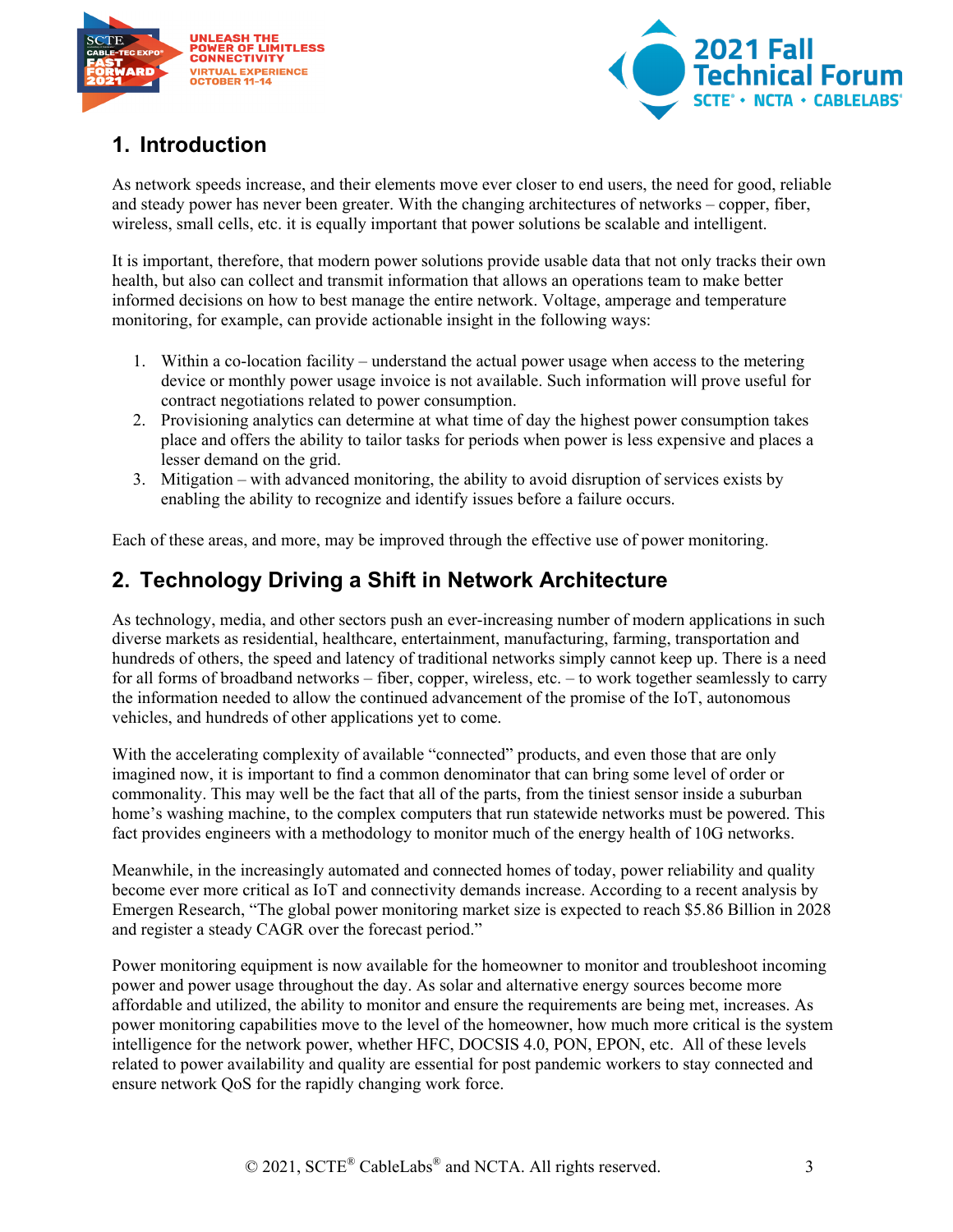



With advanced monitoring, the ability to avoid disruption of services exists by enabling the ability to recognize and identify issues before a failure occurs. Through constant measurement and comparison against expected power thresholds, deteriorating power or other conditions can trigger the necessary actions to avoid intermittent, or even total loss of power. Such mitigation ensures reliable network service and the highest level of customer satisfaction.

## <span id="page-3-0"></span>**3. 10G Speeds Demand Distributed Architecture**

With remote work becoming the norm since the pandemic, the 10G initiative is being brought to the forefront quicker than originally anticipated and along with it, the need for clean, reliable power to service the network and the end-use products in the residence and elsewhere.

Distributed Access Architecture (DAA) migrates the intelligence and functionality that had once existed in head ends and data centers out much nearer to where these things are actually applied. In other words, the data remains closer to where it will actually be needed, decreasing the delay of making a round trip to the head end. (Figure 1)



#### **Figure 1 – DAA Migrates Intelligence & Functionality Closer to User**

<span id="page-3-1"></span>Consider autonomous vehicles. In this example, a future vehicle designed to operate at Level 5 (true driverless) will not only need to rely on the information available on-board the vehicle, but also such data as what traffic may be approaching from around a blind corner. This information is very location-specific,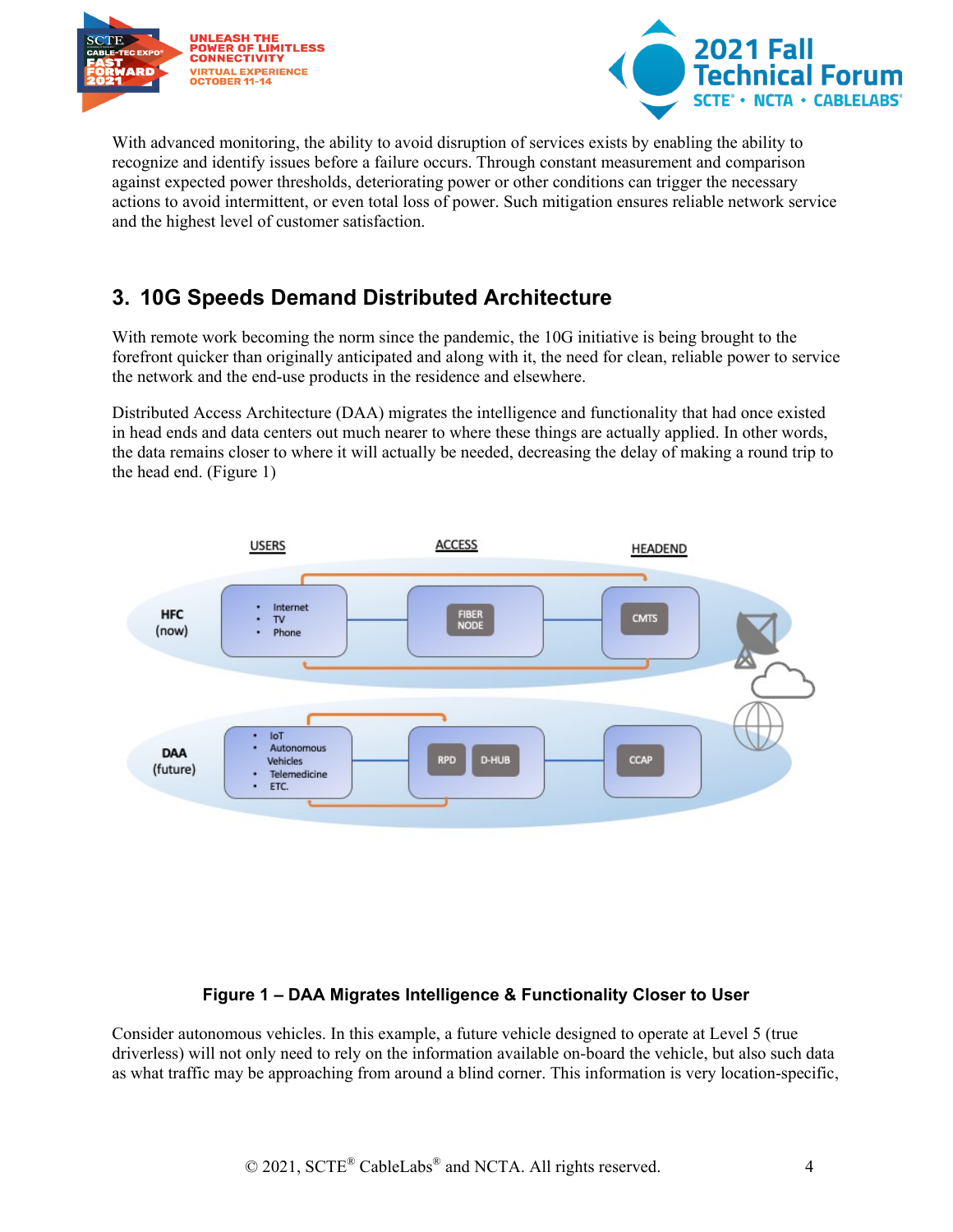



and therefore it would be inefficient to forward all of this to a central data repository at a head end merely to push it back to the vehicle.

With distributed access "local" information can stay local, lessening the burden on networks to carry every bit of information to and from a central hub. Thus, speed is increased, and latency reduced.

Moving nodes closer to end users will result in a network that is more complex. Equipment with the intelligence to move data within the node, as well as beyond, will be deployed. To support these intelligent nodes, basic infrastructure such as secure shelter, health monitoring, and intelligent power sources must be available.

As equipment is deployed deeper in networks, exponential growth of equipment locations naturally occurs. Each network element must have the ability to sense possible problems, and to transmit the need for support before a failure occurs. Imagine the possible problems in our autonomous vehicle scenario should a network failure occur. Like all other critical equipment, power panels should have such intelligence and capability.

## <span id="page-4-0"></span>**4. Power Panel Design is Evolving**

The main function of power panels, of course, is to provide the power needed by each piece of network equipment in a given site. Whether using fuses, circuit breakers, high-, medium, or low-current options, connectorized or lug outputs, or any of dozens of other technology options, the basic functionality of these panels is the provision of power to each piece of equipment that needs it.

The latest generation of power panels makes the integration of power management directly in the power platform easier than ever before. While power panels have provided the ability to monitor their own health in the past through simple alarm closures, the intelligence to report and, more importantly predict problems is now available within the panel itself.

Within the latest generation of power panels, power monitoring has been isolated from the provision of power itself, meaning that, depending on the design of the actual panel, monitoring devices, such as "hot swappable" cards, may go "bad" without interrupting the flow of power to critical equipment. Thus, the card may be removed for service or replacement without affecting services.

Power panels have had the ability to deliver simple alarm information via output contacts for some time. These output contacts have been tied into a network's alarm systems for decades. With the critical nature of traffic within every distributed node however, intelligent information that serves to predict problems before they occur is imperative.

Within a node, depending on its size, multiple panels may be required to supply the power necessary for all equipment to function at peak performance. In this case, the ability to "daisy chain" multiple panels over a serial cabling scheme which then use a single network connection to transmit critical data back to an operations center will simplify monitoring of multiple bays of equipment.

Intelligent power panels should monitor current at the individual circuit level, providing detailed information that is simply not available with feed-level monitoring or threshold alarming. By measuring parameters such as current per individual circuit, total input bus current, panel input voltage, temperature, and data from external probes, personnel now have access to a much more complete data picture, allowing operations to determine actual current usage, perform trend analysis, and gain critical insight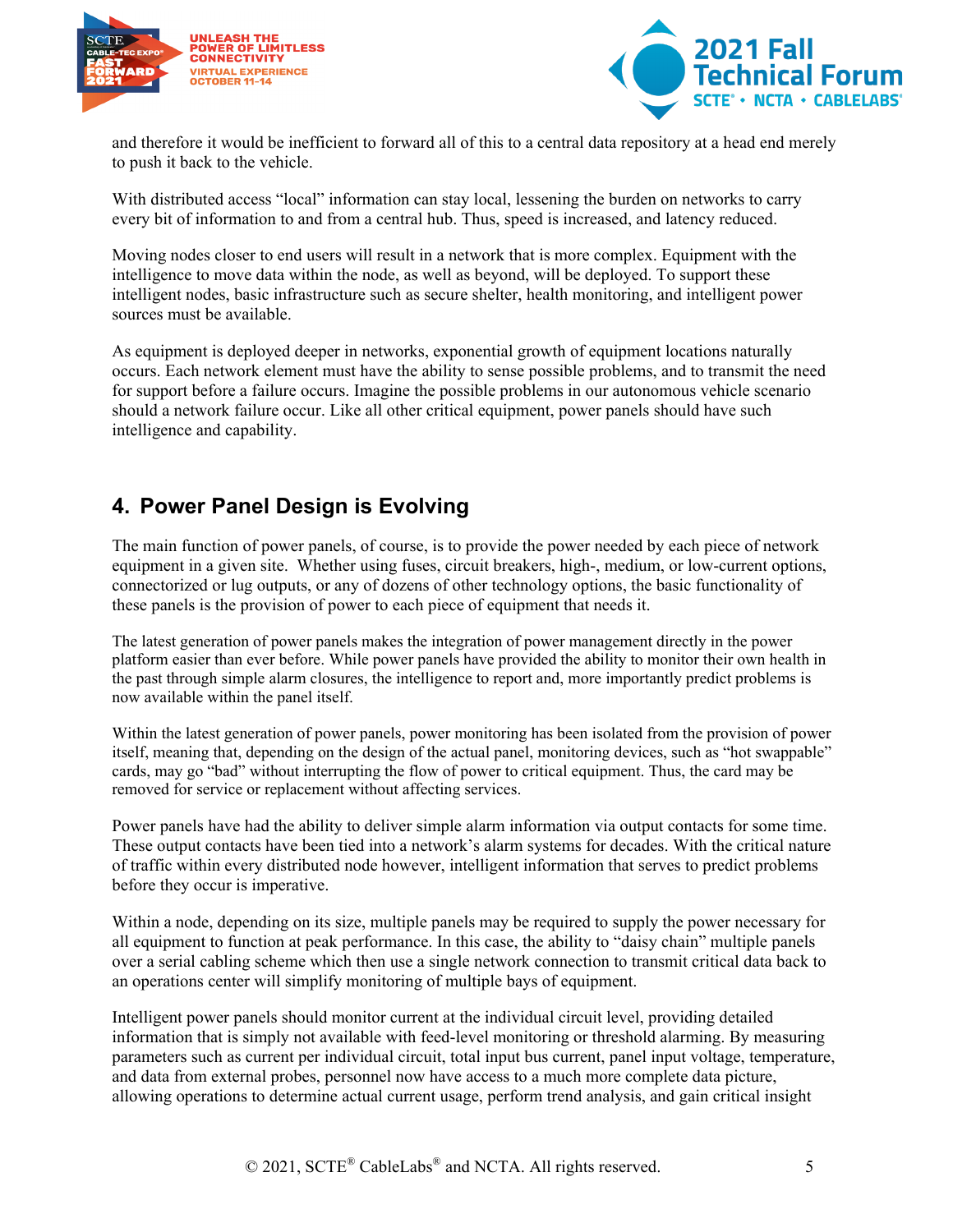



into equipment performance. This data facilitates proactive action to avert disruptions to service as related to power and power quality.

## <span id="page-5-0"></span>**5. From Alarm Closures to Predictive Analysis**

Simple Network Management Protocol (SNMP) is a way to monitor network devices that are on an IP network. Information is requested by an SNMP Manager about the device and connected equipment and status. With baseline measurements and continuous updates, equipment performance can be tracked and controlled. Additionally, SNMP traps sends alerts instantly whenever an event occurs.

The SNMP manager interacts with a network device and its connected equipment. Through the local area network (LAN), an SNMP manager routinely requests information, such as power provisioning, remote site management and circuit threshold data from network devices. This information is recorded and stored via the SNMP manager and can be viewed in a user-friendly table or graph. The data collected can often be displayed by equipment type and location, performance and power usage, and typically monitors threshold levels which allows proactive maintenance with equipment, mitigating downtime by allowing maintenance to be scheduled on a routine basis.

SNMP Traps send instant alerts from the network device when an event occurs. The network device sends these messages without being prompted by a request from the SNMP manager. As soon as an event occurs an alarm is triggered indicating where the event occurred. Immediate access to equipment alarms can prevent unnecessary downtime. During an event, an SNMP manager promptly notifies the local technician who can then make repairs or prevent equipment damage

### <span id="page-5-1"></span>**6. Using data to drive energy improvement in the network**

Troubleshooting and prevention alone is a compelling reason for intelligently monitoring power supplies throughout the network. Still, with a growing emphasis on energy efficiency and cost savings, a compelling argument can be made to use data as a way to drive continuous improvement in energy usage in each individual location, as well as across entire networks. Consider each of these scenarios:

Within a co-location facility the ability to understand the actual power usage as measured by the service provider's own equipment, allowing comparison to readings from the metering device or monthly power usage invoice as provided by the power company. Such information will, along with confirming usage, prove useful for future contract negotiations related to power consumption.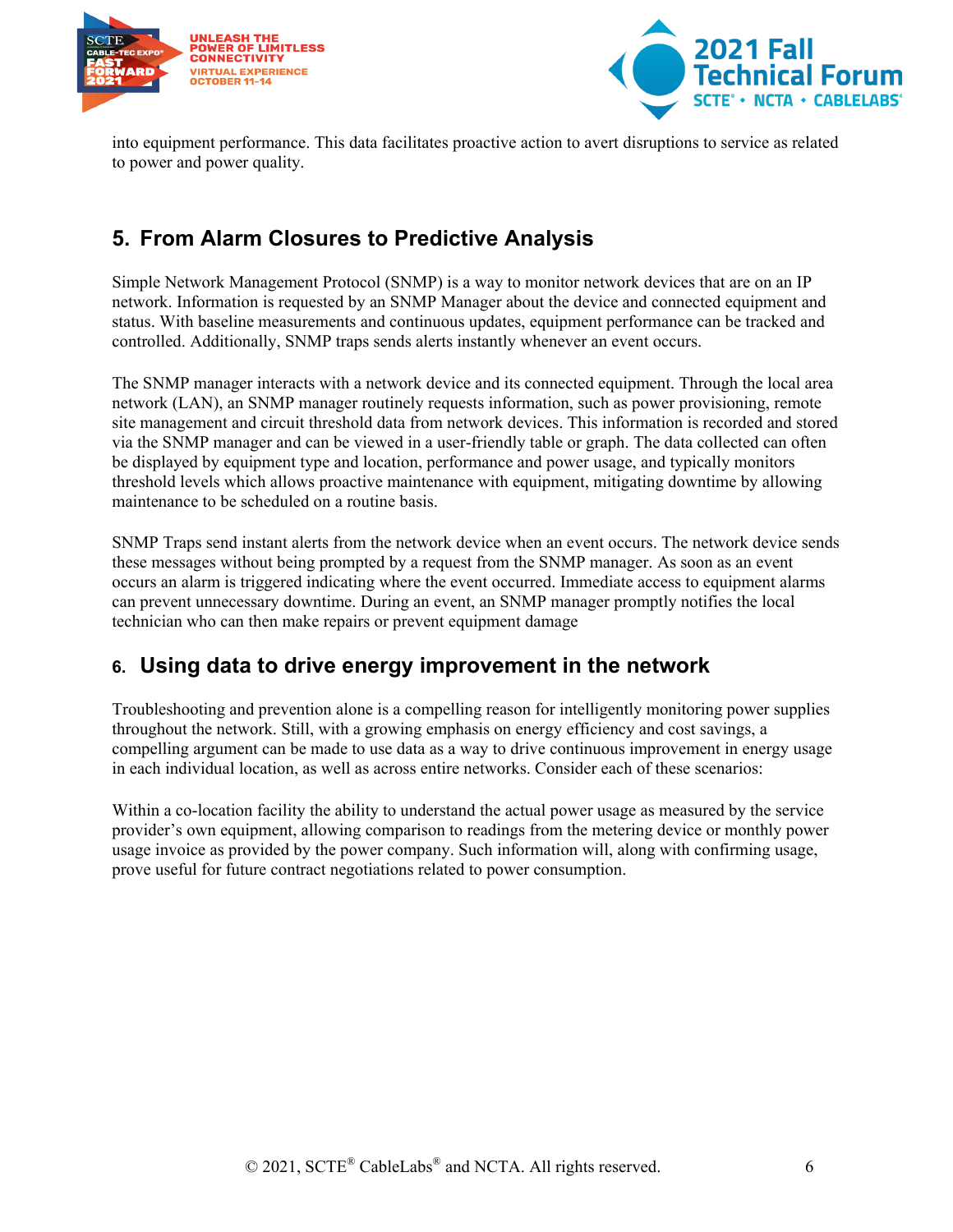

**Figure 2 – Co-location Power Scenario**

<span id="page-6-1"></span>Perhaps even more critically, provisioning analytics will help determine the time of day or even day of the week when the highest power consumption takes place. This knowledge will contribute to better planning and cost savings by offering the ability to tailor tasks to occur during periods when power is less expensive. Further, the network provider will place a lesser demand on the power grid based on this information and planning.

### <span id="page-6-0"></span>**7. Conclusion**

With network speeds increasing exponentially, the need for good, reliable and steady power has never been greater, while changing network architectures indicate that it is equally important that power solutions be scalable and intelligent.

Modern power solutions must provide usable data that not only tracks their own health, but also can collect and transmit information that allows an operations team to make better informed decisions on how to best manage the entire network. Voltage, amperage and temperature monitoring can provide actionable insight in both the inside plant (ISP) and the outside plant (OSP), allowing engineers to determine key information such as time of day power consumption or, more importantly the ability to avoid disruption of services due to power loss.